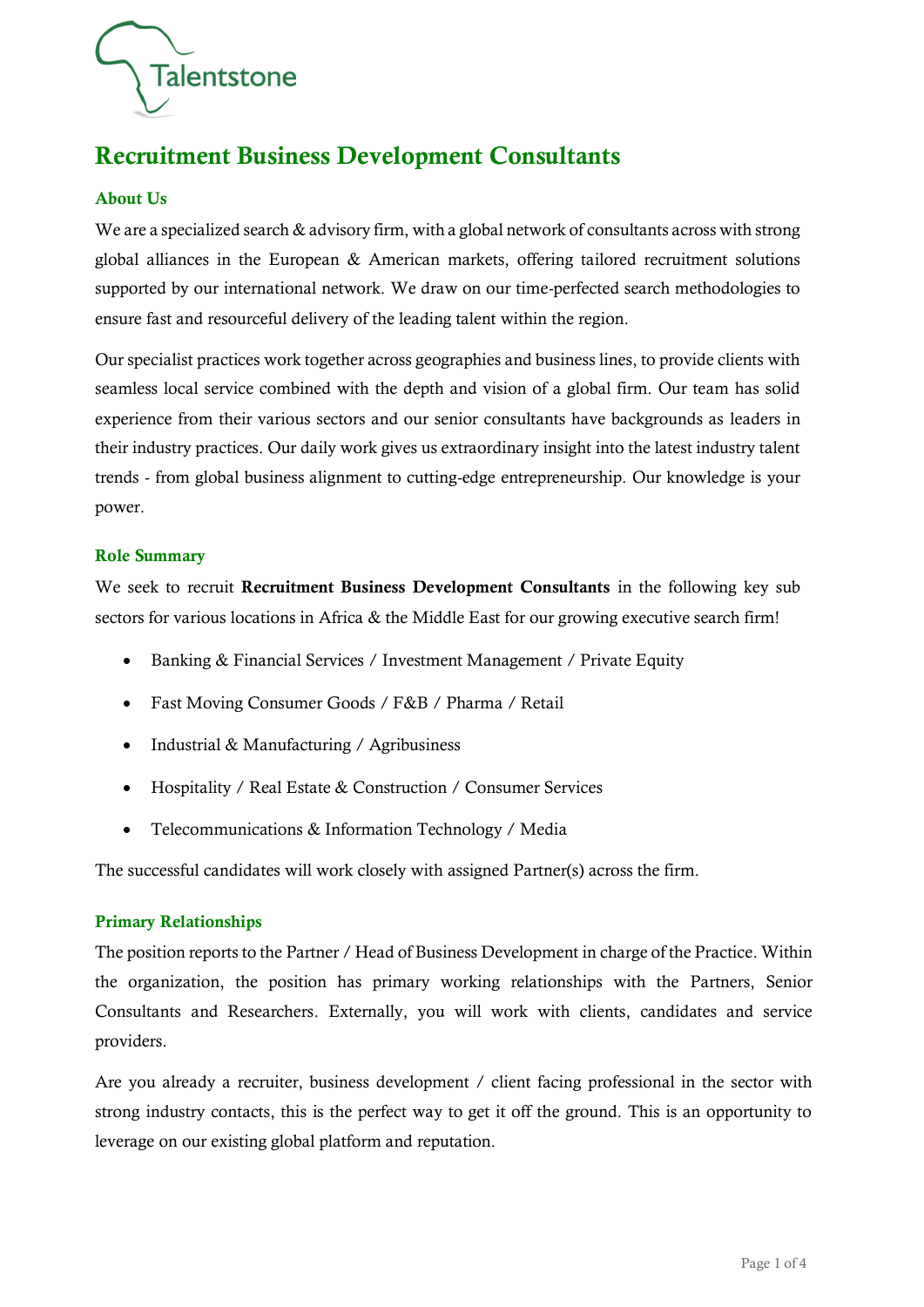

# Key Responsibilities

- Identify and present potential client companies from company websites and related online platforms.
- Leverage various social media tools such as LinkedIn, Facebook, Twitter, Google+, Jigsaw, ZoomInfo, and many others to identify potential prospects for the firm
- Proactively promote and market select clients through private networks and other contacts;
- Conduct occasional cold calls with potentially viable client company executives;
- Prepare brief executive summaries of research findings to Management;
- Upload and maintain all current client information and notes in company's online network database
- Assist with follow up on existing and prospective clients on a periodic basis;
- Provide additional administrative support as needed to facilitate growth of the business
- Be flexible in responding to frequent change

## Qualifications / Skills

- Experience in business development, conducting research or "sourcing" assignments within a recruitment agency or executive search firm, relevant industry or another equivalent professional environment;
- Previous experience as a recruiting researcher is a plus, but not required; qualified candidates from any background are encouraged to apply;
- Exceptional analytical research skills with the ability to source targeted information
- Tech-savvy personality, fully embracing all forms of information and communication resources
- Exceptional written and verbal communication skills
- High level of attention to detail, particularly with written communications
- Fluent with Microsoft Office Word, Excel, and PowerPoint
- Maturity to work remotely and autonomously, as part of an integrated team, with little supervision while maintaining the self-discipline to achieve targeted goals
- Natural competitive drive with a passion to succeed
- Previous industry experience in one of our specialized practices a plus, but not required

## Ideal Profile

We will only shortlist and interview candidates that we feel have relevant or transferable experience and the drive, commitment and absolute integrity to succeed in and contribute to the growth and development of a fast-paced specialized search firm.